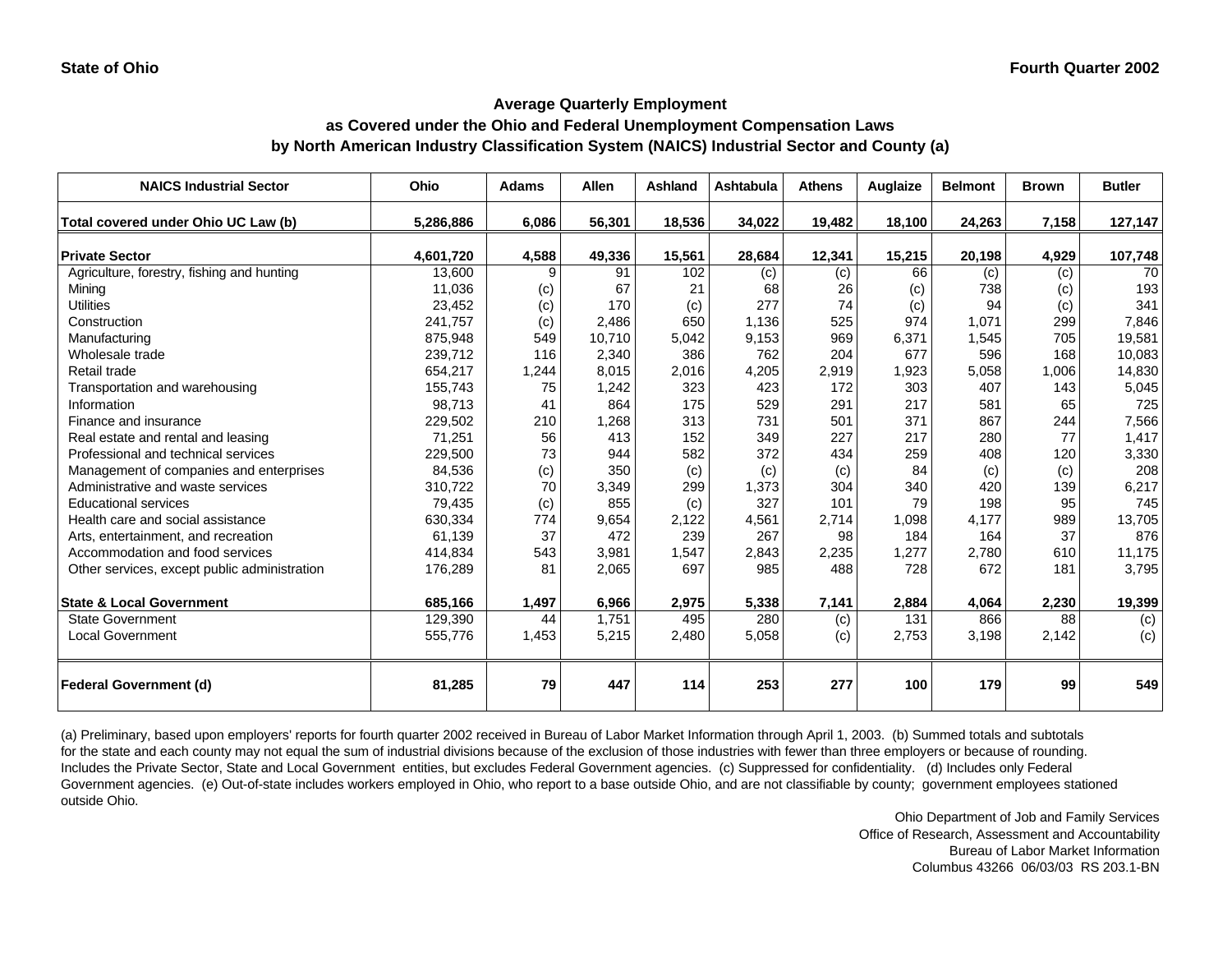# **as Covered under the Ohio and Federal Unemployment Compensation Laws by North American Industry Classification System (NAICS) Industrial Sector and County (a)**

| <b>NAICS Industrial Sector</b>               | Carroll | Champaign | <b>Clark</b> | <b>Clermont</b> | <b>Clinton</b> | Columbiana | Coshocton | Crawford | Cuyahoga | <b>Darke</b> |
|----------------------------------------------|---------|-----------|--------------|-----------------|----------------|------------|-----------|----------|----------|--------------|
| Total covered under Ohio UC Law (b)          | 5,995   | 10,937    | 53,014       | 50,842          | 24,130         | 33,110     | 12,666    | 15,547   | 758,714  | 18,830       |
| <b>Private Sector</b>                        | 5,032   | 8,937     | 45,459       | 43,962          | 21,128         | 28,066     | 11,037    | 13,253   | 672,203  | 16,505       |
| Agriculture, forestry, fishing and hunting   | 12      | 82        | 554          | 21              | 26             | 123        | 96        | 140      | 441      | 624          |
| Minina                                       | 18      | (c)       | 40           | 11              | (c)            | 195        | 115       | (c)      | 230      | (c)          |
| <b>Utilities</b>                             | (c)     | (c)       | 164          | 683             | (c)            | (c)        | 426       | (c)      | 2,188    | (c)          |
| Construction                                 | 324     | 322       | 1,950        | 4,069           | 347            | 1,353      | 318       | 620      | 27,271   | 1,308        |
| Manufacturing                                | 1,763   | 3,615     | 9,245        | 7,743           | 4,456          | 7,873      | 3,761     | 5,016    | 96,177   | 3,904        |
| Wholesale trade                              | 175     | 287       | 2,563        | 2,070           | 525            | 899        | 173       | 693      | 41,514   | 846          |
| Retail trade                                 | 748     | 1,190     | 8,037        | 8,637           | 2,078          | 4,167      | 1,250     | 1,452    | 79,830   | 2,196        |
| Transportation and warehousing               | 145     | 87        | 2,134        | 592             | (c)            | 1,286      | 384       | 140      | 21,765   | 750          |
| Information                                  | 85      | 121       | 347          | 1,054           | 378            | 296        | 77        | 81       | 18,227   | 147          |
| Finance and insurance                        | 118     | 277       | 994          | 3,081           | 724            | 865        | 247       | 639      | 54,449   | 613          |
| Real estate and rental and leasing           | 48      | 171       | 553          | 529             | 249            | 240        | 66        | 64       | 13,796   | 222          |
| Professional and technical services          | 79      | 99        | 952          | 1,643           | 172            | 673        | 457       | 441      | 45,639   | 511          |
| Management of companies and enterprises      | (c)     | (c)       | 62           | 117             | 142            | (c)        | (c)       | 38       | 13,568   | (c)          |
| Administrative and waste services            | 143     | 179       | 2,210        | 1,876           | 888            | 1,205      | 538       | 270      | 46,735   | 924          |
| <b>Educational services</b>                  | (c)     | (c)       | 734          | 442             | (c)            | 148        | (c)       | (c)      | 18,118   | (c)          |
| Health care and social assistance            | 526     | 965       | 8,013        | 4,227           | 870            | 4,720      | 1,750     | 1,886    | 104,943  | 2,008        |
| Arts, entertainment, and recreation          | 97      | 131       | 440          | 587             | 86             | 256        | 283       | 89       | 10,134   | 124          |
| Accommodation and food services              | 528     | 759       | 4,395        | 4,741           | 1,218          | 2,568      | 688       | 1,086    | 51,722   | 1,053        |
| Other services, except public administration | 179     | 399       | 2,071        | 1,837           | 393            | 1,120      | 366       | 434      | 25,455   | 625          |
| <b>State &amp; Local Government</b>          | 963     | 2,000     | 7,555        | 6,881           | 3,002          | 5,045      | 1,629     | 2,294    | 86,511   | 2,325        |
| <b>State Government</b>                      | 29      | 56        | 414          | 534             | 121            | 311        | 47        | 103      | 5,053    | 59           |
| <b>Local Government</b>                      | 934     | 1,944     | 7,141        | 6,347           | 2,881          | 4,734      | 1,582     | 2,191    | 81,458   | 2,266        |
| <b>Federal Government (d)</b>                | 58      | 83        | 633          | 321             | 161            | 593        | 103       | 81       | 16,599   | 123          |

(a) Preliminary, based upon employers' reports for fourth quarter 2002 received in Bureau of Labor Market Information through April 1, 2003. (b) Summed totals and subtotals for the state and each county may not equal the sum of industrial divisions because of the exclusion of those industries with fewer than three employers or because of rounding. Includes the Private Sector, State and Local Government entities, but excludes Federal Government agencies. (c) Suppressed for confidentiality. (d) Includes only Federal Government agencies. (e) Out-of-state includes workers employed in Ohio, who report to a base outside Ohio, and are not classifiable by county; government employees stationed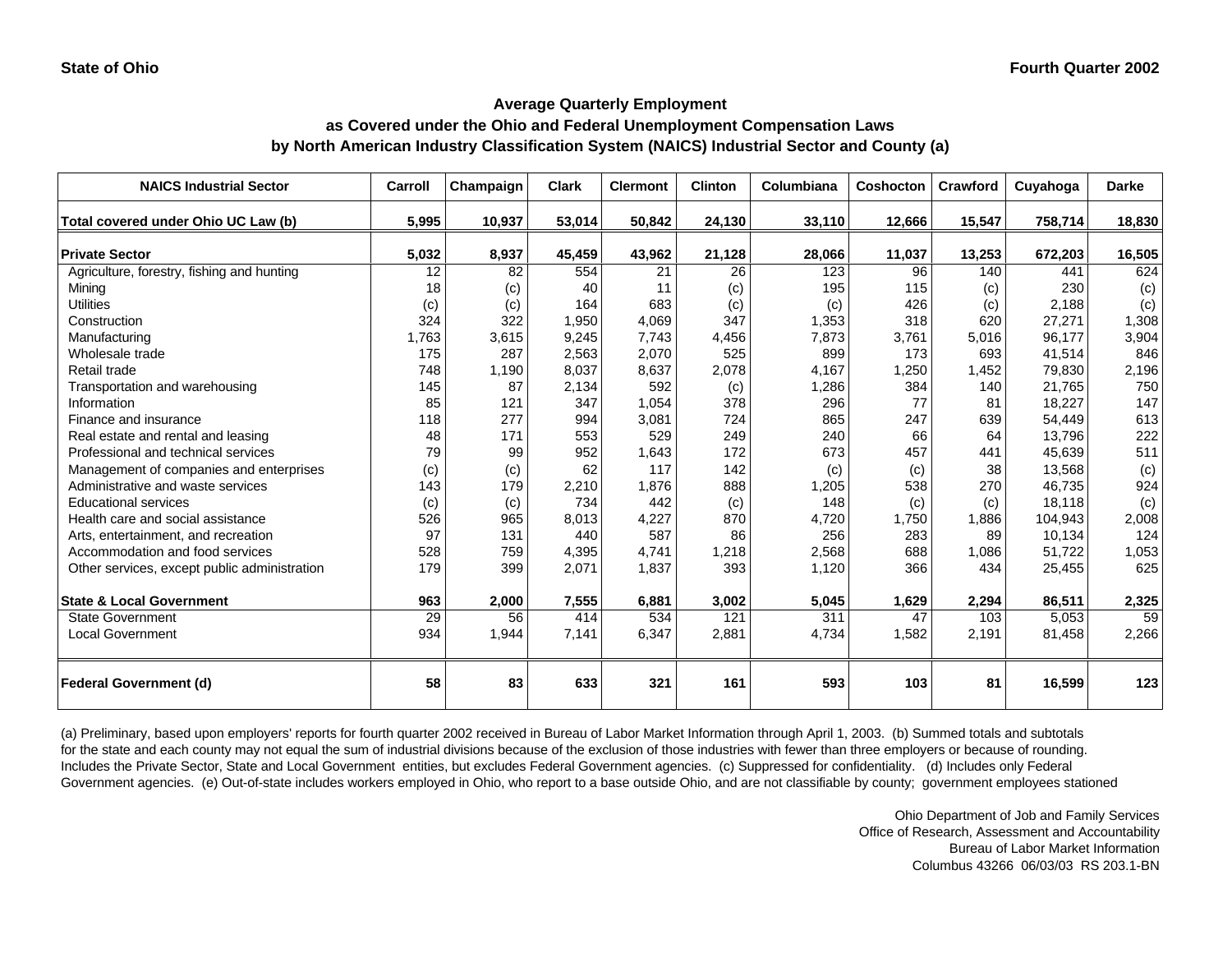# **as Covered under the Ohio and Federal Unemployment Compensation Laws by North American Industry Classification System (NAICS) Industrial Sector and County (a)**

| <b>NAICS Industrial Sector</b>               | <b>Defiance</b> | <b>Delaware</b> | Erie   | <b>Fairfield</b> | <b>Fayette</b> | <b>Franklin</b> | <b>Fulton</b> | Gallia | Geauga | Greene |
|----------------------------------------------|-----------------|-----------------|--------|------------------|----------------|-----------------|---------------|--------|--------|--------|
| Total covered under Ohio UC Law (b)          | 17,223          | 45,413          | 38,213 | 34,464           | 11,142         | 688,044         | 21,001        | 12,349 | 32,261 | 51,913 |
| <b>Private Sector</b>                        | 15,167          | 40,120          | 32,571 | 27,045           | 9,533          | 590,801         | 18,680        | 10,465 | 28,367 | 42,986 |
| Agriculture, forestry, fishing and hunting   | 23              | (c)             | 207    | (c)              | 13             | 330             | 197           | 44     | 277    | 115    |
| Mining                                       | (c)             | 118             | 193    | (c)              | (c)            | 435             | (c)           | (c)    | (c)    | (c)    |
| <b>Utilities</b>                             | (c)             | (c)             | (c)    | 176              | (c)            | 2,498           | (c)           | 849    | (c)    | (c)    |
| Construction                                 | 614             | 2,872           | 1,402  | 2,287            | 303            | 30,327          | 1,027         | 485    | 2,206  | 1,779  |
| Manufacturing                                | 5,570           | 4,461           | 8,391  | 5,560            | 2,797          | 50,013          | 9,280         | 1,003  | 9,245  | 4,393  |
| Wholesale trade                              | 667             | 1,665           | 1,615  | 616              | 348            | 32,273          | 862           | 279    | 1,651  | 1,103  |
| Retail trade                                 | 2,605           | 8,507           | 4,590  | 5,275            | 2,800          | 89,750          | 1,818         | 1,793  | 2,925  | 9,773  |
| Transportation and warehousing               | 343             | 755             | 775    | 443              | 214            | 27,797          | 166           | 293    | 637    | 788    |
| Information                                  | 278             | 272             | 550    | 340              | 52             | 19,280          | 126           | 149    | 172    | 1,112  |
| Finance and insurance                        | 529             | 4,444           | 684    | 874              | 327            | 48,295          | 471           | 345    | 593    | 1,757  |
| Real estate and rental and leasing           | 81              | 428             | 342    | 483              | 140            | 13,290          | 167           | 65     | 200    | 472    |
| Professional and technical services          | 241             | 3,631           | 560    | 966              | 141            | 41,753          | 278           | 79     | 998    | 5,240  |
| Management of companies and enterprises      | 126             | 733             | 20     | 113              | (c)            | 13,691          | (c)           | (c)    | 98     | 368    |
| Administrative and waste services            | 319             | 1,410           | 1,085  | 1,230            | 180            | 56,240          | 432           | 437    | 1,668  | 2,398  |
| <b>Educational services</b>                  | 270             | 844             | (c)    | 329              | (c)            | 8,473           | (c)           | (c)    | 579    | 1,735  |
| Health care and social assistance            | 1,595           | 2,775           | 4,267  | 2,881            | 932            | 68,433          | 1,684         | 2,873  | 2,973  | 4,550  |
| Arts, entertainment, and recreation          | 125             | 1,450           | 1,766  | 362              | 62             | 8,241           | 399           | 34     | 565    | 559    |
| Accommodation and food services              | 1,216           | 4,371           | 4,611  | 3,717            | 956            | 56,191          | 1,198         | 1,028  | 2,420  | 5,425  |
| Other services, except public administration | 543             | 1,180           | 1,227  | 1,304            | 244            | 23,491          | 446           | 333    | 1,067  | 1,281  |
| <b>State &amp; Local Government</b>          | 2,056           | 5,293           | 5,642  | 7,419            | 1,610          | 97,243          | 2,320         | 1,884  | 3,894  | 8,927  |
| <b>State Government</b>                      | 113             | 985             | 1,089  | 823              | 57             | 45,333          | 151           | (c)    | 190    | (c)    |
| <b>Local Government</b>                      | 1,943           | 4,308           | 4,553  | 6,596            | 1,553          | 51,910          | 2,169         | (c)    | 3,704  | (c)    |
| <b>Federal Government (d)</b>                | 117             | 274             | 199    | 265              | 62             | 12,451          | 103           | 98     | 133    | 11,175 |

(a) Preliminary, based upon employers' reports for fourth quarter 2002 received in Bureau of Labor Market Information through April 1, 2003. (b) Summed totals and subtotals for the state and each county may not equal the sum of industrial divisions because of the exclusion of those industries with fewer than three employers or because of rounding. Includes the Private Sector, State and Local Government entities, but excludes Federal Government agencies. (c) Suppressed for confidentiality. (d) Includes only Federal Government agencies. (e) Out-of-state includes workers employed in Ohio, who report to a base outside Ohio, and are not classifiable by county; government employees stationed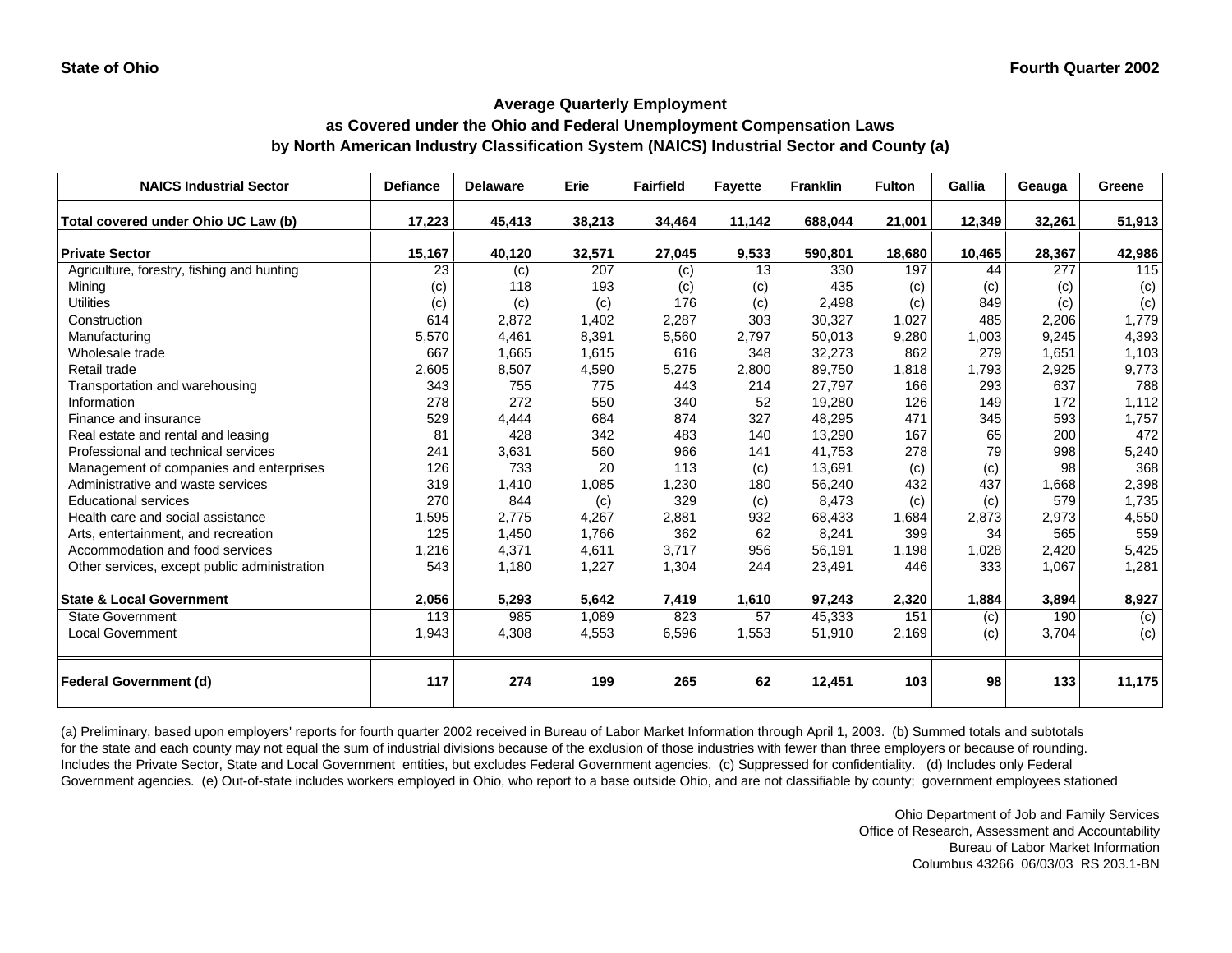# **as Covered under the Ohio and Federal Unemployment Compensation Laws by North American Industry Classification System (NAICS) Industrial Sector and County (a)**

| <b>NAICS Industrial Sector</b>               | Guernsey | <b>Hamilton</b> | <b>Hancock</b> | <b>Hardin</b> | <b>Harrison</b> | Henry  | Highland | <b>Hocking</b> | <b>Holmes</b> | <b>Huron</b> |
|----------------------------------------------|----------|-----------------|----------------|---------------|-----------------|--------|----------|----------------|---------------|--------------|
| Total covered under Ohio UC Law (b)          | 14,724   | 542,886         | 40,958         | 8,451         | 3,764           | 12,066 | 11,532   | 6,897          | 16,231        | 25,381       |
| <b>Private Sector</b>                        | 12,152   | 494,829         | 37,542         | 6,749         | 2,891           | 9,956  | 8,908    | 5,269          | 14,683        | 22,554       |
| Agriculture, forestry, fishing and hunting   | (c)      | 207             | 109            | 30            | 44              | 193    | (c)      | 22             | 219           | 565          |
| Mining                                       | 134      | 142             | 1,613          | (c)           | 285             | (c)    | 114      | (c)            | 157           | (c)          |
| <b>Utilities</b>                             | 47       | 2,777           | 114            | 50            | (c)             | 27     | 74       | (c)            | (c)           | (c)          |
| Construction                                 | 631      | 24,266          | 1,182          | 206           | 118             | 557    | 351      | 327            | 1,236         | 1,691        |
| Manufacturing                                | 2,696    | 66,112          | 11,483         | 2,206         | 718             | 3,793  | 3,021    | 1,386          | 5,872         | 9,042        |
| Wholesale trade                              | 398      | 29,189          | 1,122          | 210           | 158             | 235    | 232      | 143            | 694           | 710          |
| Retail trade                                 | 2,057    | 59,343          | 5,667          | 986           | 306             | 1,215  | 1,731    | 1,027          | 1,856         | 2,531        |
| Transportation and warehousing               | 303      | 13,396          | 1,679          | 95            | 82              | 638    | 159      | 91             | 355           | 924          |
| Information                                  | 175      | 11,730          | 489            | 83            | 23              | 104    | 353      | 54             | 97            | 385          |
| Finance and insurance                        | 294      | 26,231          | 865            | 181           | 49              | 271    | 397      | 180            | 344           | 417          |
| Real estate and rental and leasing           | 107      | 9,917           | 360            | 32            | 72              | (c)    | 92       | 74             | 26            | 184          |
| Professional and technical services          | 231      | 37,721          | 654            | 116           | 50              | 128    | 136      | 88             | 237           | 481          |
| Management of companies and enterprises      | (c)      | 26,601          | 537            | (c)           | (c)             | (c)    | (c)      | (c)            | 67            | (c)          |
| Administrative and waste services            | 831      | 39,875          | 2,376          | 57            | 30              | 305    | 144      | 204            | 474           | 543          |
| <b>Educational services</b>                  | 45       | 9,729           | 884            | (c)           | (c)             | 58     | (c)      | 25             | (c)           | (c)          |
| Health care and social assistance            | 2,181    | 71,236          | 3,618          | 681           | 590             | 1,092  | 972      | 554            | 1,298         | 2,070        |
| Arts, entertainment, and recreation          | 64       | 6,907           | 269            | 94            | 55              | 21     | 14       | 82             | 78            | 85           |
| Accommodation and food services              | 1,476    | 39,653          | 3,324          | 744           | 197             | 536    | 853      | 689            | 1,260         | 1,890        |
| Other services, except public administration | 382      | 19,797          | 1,196          | 285           | 83              | 295    | 247      | 203            | 367           | 690          |
| <b>State &amp; Local Government</b>          | 2,572    | 48,057          | 3,416          | 1,702         | 873             | 2,110  | 2,624    | 1,628          | 1,548         | 2,827        |
| <b>State Government</b>                      | 822      | (c)             | 210            | 38            | 29              | 45     | 112      | 351            | 37            | 94           |
| <b>Local Government</b>                      | 1,750    | (c)             | 3,206          | 1,664         | 844             | 2,065  | 2,512    | 1,277          | 1,511         | 2,733        |
| <b>Federal Government (d)</b>                | 121      | 10,264          | 172            | 91            | 67              | 83     | 125      | 52             | 79            | 142          |

(a) Preliminary, based upon employers' reports for fourth quarter 2002 received in Bureau of Labor Market Information through April 1, 2003. (b) Summed totals and subtotals for the state and each county may not equal the sum of industrial divisions because of the exclusion of those industries with fewer than three employers or because of rounding. Includes the Private Sector, State and Local Government entities, but excludes Federal Government agencies. (c) Suppressed for confidentiality. (d) Includes only Federal Government agencies. (e) Out-of-state includes workers employed in Ohio, who report to a base outside Ohio, and are not classifiable by county; government employees stationed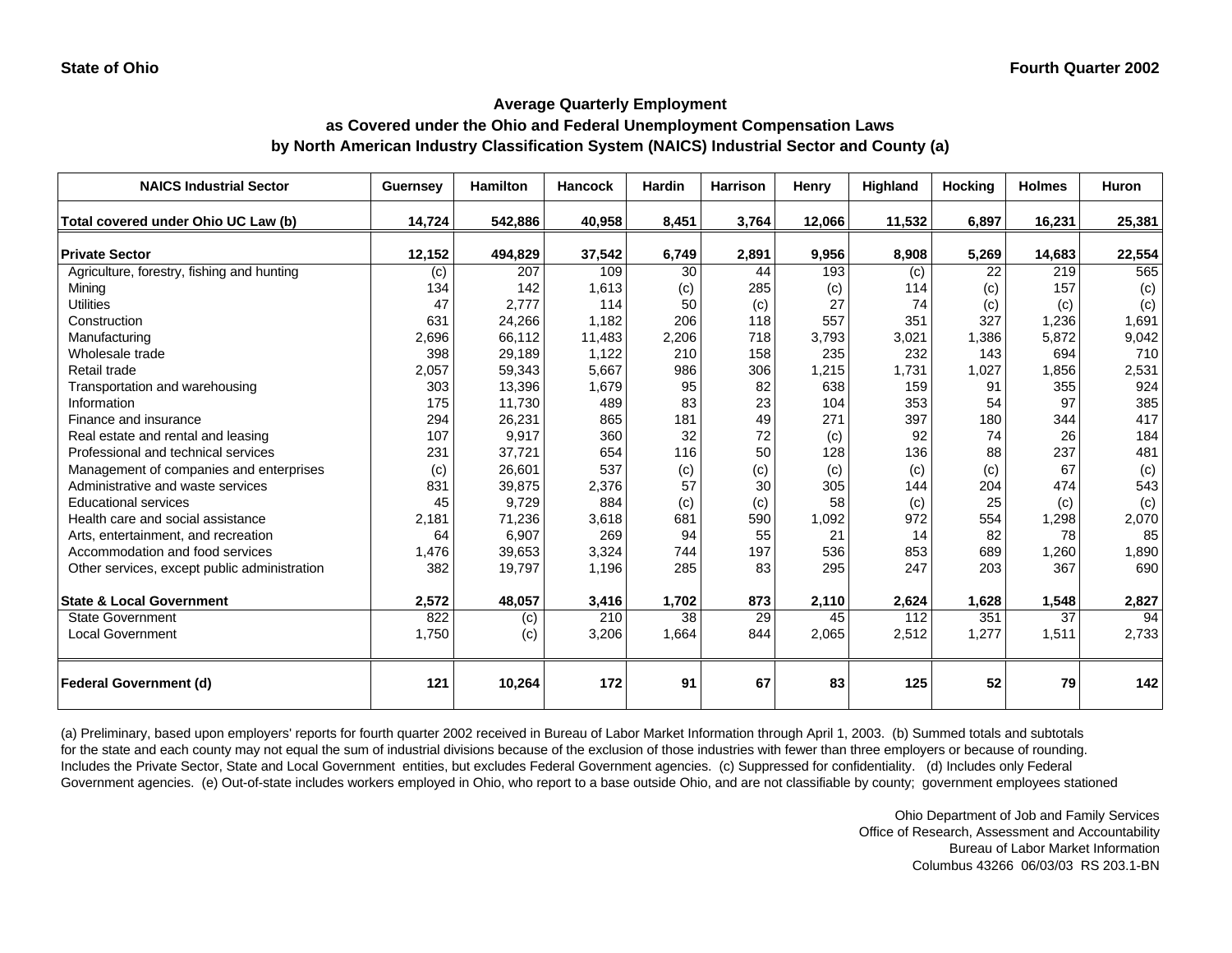# **as Covered under the Ohio and Federal Unemployment Compensation Laws by North American Industry Classification System (NAICS) Industrial Sector and County (a)**

| <b>NAICS Industrial Sector</b>                                               | <b>Jackson</b> | <b>Jefferson</b> | <b>Knox</b> | Lake         | Lawrence   | Licking      | Logan       | Lorain | Lucas           | <b>Madison</b> |
|------------------------------------------------------------------------------|----------------|------------------|-------------|--------------|------------|--------------|-------------|--------|-----------------|----------------|
| Total covered under Ohio UC Law (b)                                          | 11,267         | 25,441           | 17,759      | 96,882       | 11,687     | 51,187       | 20,177      | 99,066 | 228,146         | 13,116         |
| <b>Private Sector</b>                                                        | 9,729          | 21,611           | 14,896      | 84,690       | 8,447      | 44,206       | 17,851      | 84,477 | 199,945         | 10,159         |
| Agriculture, forestry, fishing and hunting                                   | 230            | (c)              | 90          | 961          |            | 853          | 55          | 587    | 332             | 111            |
| Minina                                                                       | 281            | 73               | 105         | (c)          | (c)        | (c)          | (c)         | 23     | 119             | (c)            |
| <b>Utilities</b>                                                             | (c)            | 859              | 48          | 864          | 91         | 158          | 33          | 423    | 835             | (c)            |
| Construction                                                                 | 399            | 1,863            | 857         | 4,928        | 633        | 3.033        | 685         | 5,674  | 10,234          | 508            |
| Manufacturing                                                                | 3,722          | 3,505            | 4,201       | 22,265       | 545        | 8,073        | 6,288       | 22,305 | 28,863          | 3,175          |
| Wholesale trade                                                              | 194            | 603              | 424         | 4,061        | 153        | 879          | 454         | 2,507  | 9,251           | 387            |
| Retail trade                                                                 | 1,601          | 3,655            | 2,002       | 14,104       | 2,225      | 9,013        | 1,855       | 13,422 | 29,835          | 1,362          |
| Transportation and warehousing                                               | 211            | 452              | 165         | 992          | 730        | 1,403        | 1,173       | 1,916  | 7,810           | 352            |
| Information                                                                  | 127            | 681              | 198         | 916          | 86         | 732          | 120         | 1,390  | 3,450           | 70             |
| Finance and insurance                                                        | 301            | 494              | 409         | 2,043        | 298        | 2,320        | 483         | 2,131  | 6,046           | 171            |
| Real estate and rental and leasing                                           | 50             | 293              | 151         | 986          | 80         | 745          | 196         | 982    | 3,310           | 87             |
| Professional and technical services                                          | 153            | 526              | 285         | 3,455        | 235        | 1,330        | 728         | 1,974  | 9,606           | 446            |
|                                                                              | 75             |                  | 69          |              |            |              |             | 360    | 2,168           |                |
| Management of companies and enterprises<br>Administrative and waste services | 160            | (c)<br>635       | 397         | (c)<br>4,066 | (c)<br>290 | (c)<br>1,904 | (c)         | 4.157  | 16,956          | (c)<br>532     |
| <b>Educational services</b>                                                  |                | 617              | 1.103       | 998          | 47         | 1,033        | 2,022<br>44 | 1,938  | 3,787           | 59             |
| Health care and social assistance                                            | (c)<br>1,008   | 4,188            | 2,196       | 9,969        | 1,495      | 5,481        | 1,635       | 12,223 | 35,298          | 1,778          |
| Arts, entertainment, and recreation                                          | 51             | 226              | 135         | 1,001        | 56         | 568          | 339         | 1,192  | 3,208           | 26             |
| Accommodation and food services                                              | 801            | 1,982            | 1,458       | 8,743        | 1,127      | 4,566        | 1,145       | 7,790  |                 | 933            |
|                                                                              | 300            | 946              | 603         |              | 290        | 1,678        | 563         | 3,484  | 20,065<br>8,771 | 155            |
| Other services, except public administration                                 |                |                  |             | 3,448        |            |              |             |        |                 |                |
| <b>State &amp; Local Government</b>                                          | 1,538          | 3,829            | 2,863       | 12,192       | 3,240      | 6,980        | 2,326       | 14,590 | 28,201          | 2,958          |
| <b>State Government</b>                                                      | 145            | 99               | (c)         | 143          | 361        | 792          | 92          | 1,228  | 7,901           | 1,341          |
| <b>Local Government</b>                                                      | 1,393          | 3,730            | (c)         | 12,049       | 2,879      | 6,188        | 2,234       | 13,362 | 20,300          | 1,617          |
| <b>Federal Government (d)</b>                                                | 77             | 257              | 119         | 477          | 144        | 501          | 148         | 1,208  | 2,142           | 85             |

(a) Preliminary, based upon employers' reports for fourth quarter 2002 received in Bureau of Labor Market Information through April 1, 2003. (b) Summed totals and subtotals for the state and each county may not equal the sum of industrial divisions because of the exclusion of those industries with fewer than three employers or because of rounding. Includes the Private Sector, State and Local Government entities, but excludes Federal Government agencies. (c) Suppressed for confidentiality. (d) Includes only Federal Government agencies. (e) Out-of-state includes workers employed in Ohio, who report to a base outside Ohio, and are not classifiable by county; government employees stationed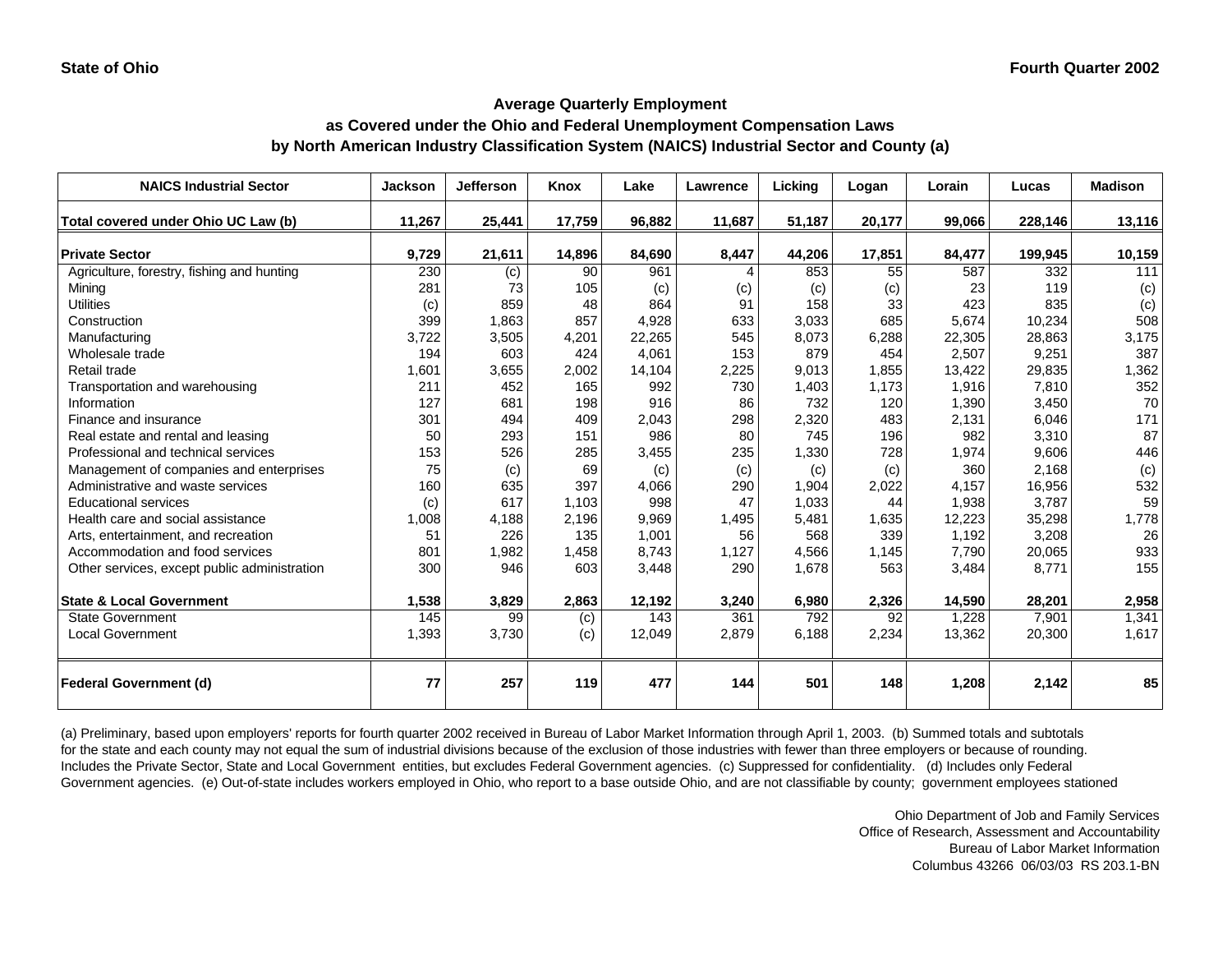# **as Covered under the Ohio and Federal Unemployment Compensation Laws by North American Industry Classification System (NAICS) Industrial Sector and County (a)**

| <b>NAICS Industrial Sector</b>               | <b>Mahoning</b> | <b>Marion</b> | <b>Medina</b> | <b>Meigs</b> | <b>Mercer</b> | <b>Miami</b> | <b>Monroe</b> | <b>Montgomery</b> | Morgan | <b>Morrow</b> |
|----------------------------------------------|-----------------|---------------|---------------|--------------|---------------|--------------|---------------|-------------------|--------|---------------|
| Total covered under Ohio UC Law (b)          | 105,793         | 28,700        | 54,127        | 3,891        | 15,475        | 42,002       | 4,412         | 287,609           | 3,141  | 6,043         |
| <b>Private Sector</b>                        | 92,654          | 22,918        | 47,249        | 2,816        | 12,824        | 37,173       | 3,532         | 257,476           | 2,429  | 4,436         |
| Agriculture, forestry, fishing and hunting   | 211             | 64            | 195           | 77           | 309           | 93           | 25            | 244               | 9      | 24            |
| Mining                                       | 244             | 33            | (c)           | 137          | (c)           | (c)          | 34            | (c)               | 83     | 18            |
| <b>Utilities</b>                             | 546             | (c)           | (c)           | (c)          | (c)           | 157          | (c)           | (c)               | (c)    | (c)           |
| Construction                                 | 6.029           | 1,198         | 3,380         | 468          | 969           | 2,033        | 236           | 10,854            | 302    | 264           |
| Manufacturing                                | 10,722          | 7,455         | 9,997         | 135          | 4,008         | 11,696       | 1,842         | 47,799            | 510    | 1,310         |
| Wholesale trade                              | 4,272           | 519           | 2,870         | 66           | 647           | 1.887        | 66            | 10,903            | 66     | 83            |
| Retail trade                                 | 15,664          | 3,171         | 7,284         | 654          | 1,831         | 5,603        | 354           | 30,978            | 371    | 706           |
| Transportation and warehousing               | 2,701           | 608           | 944           | 41           | 556           | 806          | 91            | 10,500            | (c)    | 142           |
| Information                                  | 2,089           | (c)           | 558           | (c)          | 170           | 425          | 32            | 9.986             | 32     | 40            |
| Finance and insurance                        | 3,306           | 499           | 1,081         | 167          | 626           | 888          | 238           | 10,310            | 98     | 90            |
| Real estate and rental and leasing           | 1,080           | 257           | 554           | 19           | 102           | 361          | 5             | 3,776             | 6      | 45            |
| Professional and technical services          | 2,847           | 909           | 2,264         | 60           | 234           | 731          | 45            | 14,163            | 19     | 66            |
| Management of companies and enterprises      | 892             | (c)           | 1,986         | (c)          | (c)           | (c)          | (c)           | 3,419             | (c)    | (c)           |
| Administrative and waste services            | 7,783           | 563           | 3,100         | 37           | 246           | 2,148        | 48            | 21,909            | (c)    | 106           |
| <b>Educational services</b>                  | 1,602           | 113           | 261           | (c)          | (c)           | 181          | (c)           | 5,978             | (c)    | (c)           |
| Health care and social assistance            | 18,286          | 2,482         | 5,411         | 457          | 1,103         | 4,366        | 168           | 40,603            | 371    | 952           |
| Arts, entertainment, and recreation          | 967             | 153           | 941           | 12           | 168           | 265          | 9             | 2,279             | 10     | 46            |
| Accommodation and food services              | 9,497           | 2,549         | 4,961         | 352          | 1,071         | 3,082        | 192           | 22,831            | 207    | 438           |
| Other services, except public administration | 3,917           | 1,009         | 1,387         | 79           | 714           | 1,349        | 110           | 9,893             | 37     | 61            |
| <b>State &amp; Local Government</b>          | 13,139          | 5,782         | 6,878         | 1,075        | 2,651         | 4,829        | 879           | 30,133            | 712    | 1,607         |
| <b>State Government</b>                      | 3,160           | 1,425         | 148           | 41           | 144           | 129          | 35            | 1,803             | 52     | 81            |
| <b>Local Government</b>                      | 9,979           | 4,357         | 6,730         | 1,034        | 2,507         | 4,700        | 844           | 28,330            | 660    | 1,526         |
| <b>Federal Government (d)</b>                | 1,465           | 158           | 320           | 83           | 107           | 227          | 62            | 5,975             | 40     | 55            |

(a) Preliminary, based upon employers' reports for fourth quarter 2002 received in Bureau of Labor Market Information through April 1, 2003. (b) Summed totals and subtotals for the state and each county may not equal the sum of industrial divisions because of the exclusion of those industries with fewer than three employers or because of rounding. Includes the Private Sector, State and Local Government entities, but excludes Federal Government agencies. (c) Suppressed for confidentiality. (d) Includes only Federal Government agencies. (e) Out-of-state includes workers employed in Ohio, who report to a base outside Ohio, and are not classifiable by county; government employees stationed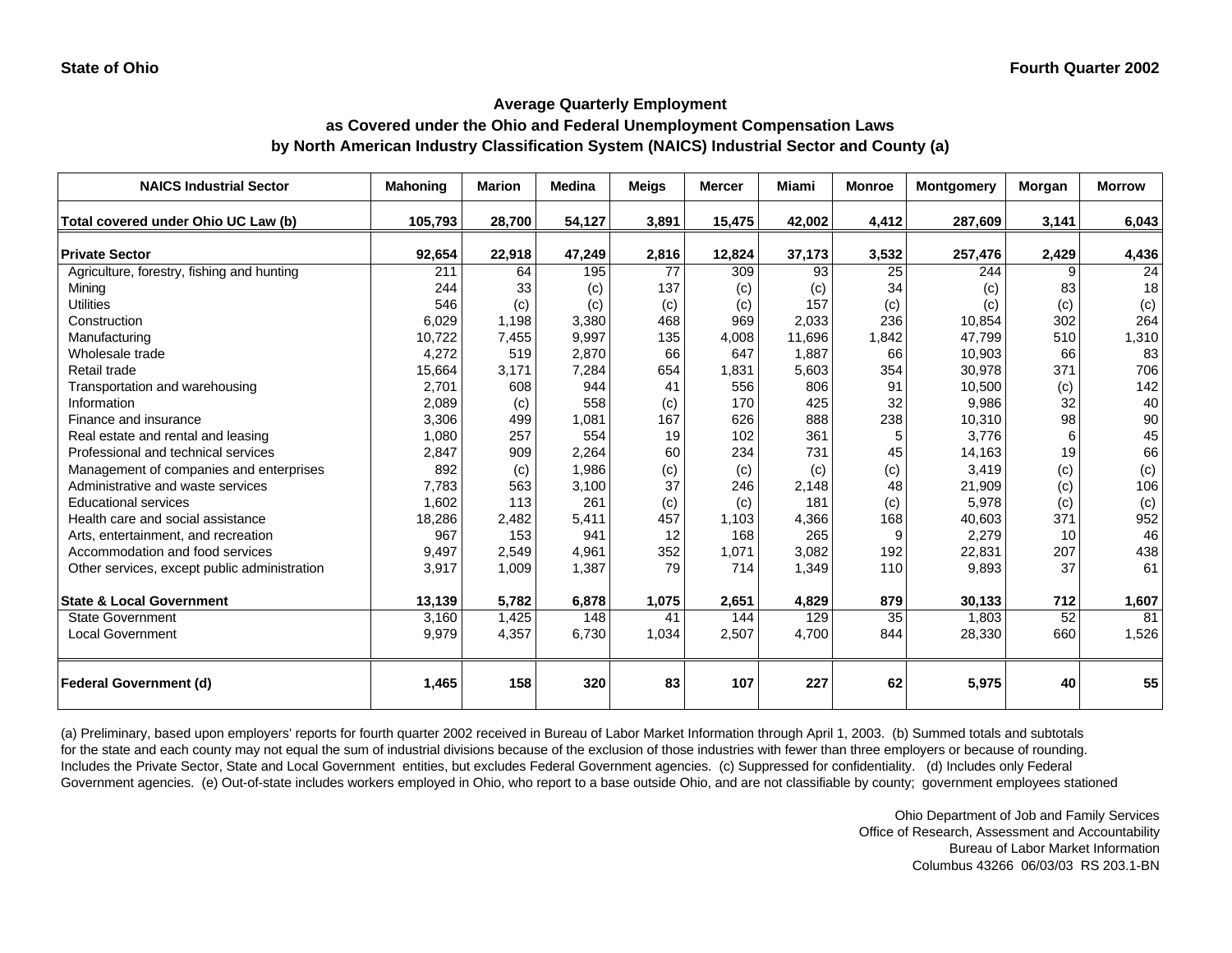## **as Covered under the Ohio and Federal Unemployment Compensation Laws by North American Industry Classification System (NAICS) Industrial Sector and County (a)**

| <b>NAICS Industrial Sector</b>               | <b>Muskingum</b> | <b>Noble</b> | <b>Ottawa</b> | Paulding | Perry | Pickawav | <b>Pike</b> | Portage | <b>Preble</b> | Putnam |
|----------------------------------------------|------------------|--------------|---------------|----------|-------|----------|-------------|---------|---------------|--------|
| Total covered under Ohio UC Law (b)          | 39,526           | 3,332        | 13,894        | 5,295    | 6,953 | 14,639   | 10,909      | 51,437  | 10,807        | 11,752 |
| <b>Private Sector</b>                        | 34,380           | 2,221        | 11,797        | 4,029    | 5,173 | 10,696   | 9,035       | 39,457  | 8,809         | 9,975  |
| Agriculture, forestry, fishing and hunting   | 47               | 32           | 104           | 270      | 21    | 100      | (c)         | (c)     | 55            | 194    |
| Mining                                       | 364              | 85           | 121           | (c)      | 255   | (c)      | (c)         | 217     | 46            | (c)    |
| <b>Utilities</b>                             | 228              | 20           | (c)           | (c)      | 28    | (c)      | (c)         | (c)     | (c)           | (c)    |
| Construction                                 | 1,439            | 96           | 543           | 162      | 673   | 680      | 341         | 2,527   | 412           | 931    |
| Manufacturing                                | 8,328            | 613          | 2,484         | 1,421    | 1,511 | 3,811    | 4,762       | 12,229  | 3,360         | 3,928  |
| Wholesale trade                              | 2,189            | 88           | 262           | 424      | 183   | 292      | 114         | 2,242   | 331           | 279    |
| Retail trade                                 | 6,693            | 382          | 1,805         | 578      | 667   | 1,600    | 1,002       | 5,766   | 1,310         | 1,247  |
| Transportation and warehousing               | 665              | 94           | 403           | 98       | 57    | 300      | 92          | 934     | 445           | 222    |
| Information                                  | 313              | 17           | 105           | 28       | 60    | 103      | 69          | 640     | 41            | 65     |
| Finance and insurance                        | 752              | 65           | 387           | 106      | 244   | 323      | 173         | 716     | 205           | 364    |
| Real estate and rental and leasing           | 289              | (c)          | 163           | 31       | 34    | 106      | 89          | 461     | 62            | 39     |
| Professional and technical services          | 509              | 27           | 173           | 83       | 106   | 225      | 160         | 1,179   | 147           | 99     |
| Management of companies and enterprises      | 350              | (c)          | (c)           | (c)      | (c)   | (c)      | (c)         | 523     | (c)           | (c)    |
| Administrative and waste services            | 986              | 15           | 233           | 39       | 46    | 252      | 100         | 1,046   | 493           | 430    |
| <b>Educational services</b>                  | 545              | (c)          | (c)           | (c)      | (c)   | (c)      | 32          | 748     | 12            | (c)    |
| Health care and social assistance            | 5,878            | 419          | 1,290         | 298      | 661   | 1,247    | 1,045       | 3,130   | 701           | 827    |
| Arts, entertainment, and recreation          | 316              | (c)          | 528           | 26       | 31    | 110      | 50          | 1.178   | 40            | 91     |
| Accommodation and food services              | 3,329            | 201          | 1,666         | 248      | 383   | 1,107    | 651         | 4,253   | 828           | 680    |
| Other services, except public administration | 1,162            | 58           | 562           | 140      | 153   | 365      | 164         | 1,536   | 281           | 376    |
| <b>State &amp; Local Government</b>          | 5,147            | 1,111        | 2,097         | 1,266    | 1,780 | 3,943    | 1,873       | 11,980  | 1,999         | 1,778  |
| <b>State Government</b>                      | 448              | (c)          | 183           | 30       | 41    | 1,389    | 87          | 4,001   | 170           | 51     |
| <b>Local Government</b>                      | 4,699            | (c)          | 1,914         | 1,236    | 1,739 | 2,554    | 1,786       | 7,979   | 1,829         | 1,727  |
| <b>Federal Government (d)</b>                | 306              | 27           | 157           | 54       | 81    | 93       | 75          | 310     | 96            | 86     |

(a) Preliminary, based upon employers' reports for fourth quarter 2002 received in Bureau of Labor Market Information through April 1, 2003. (b) Summed totals and subtotals for the state and each county may not equal the sum of industrial divisions because of the exclusion of those industries with fewer than three employers or because of rounding. Includes the Private Sector, State and Local Government entities, but excludes Federal Government agencies. (c) Suppressed for confidentiality. (d) Includes only Federal Government agencies. (e) Out-of-state includes workers employed in Ohio, who report to a base outside Ohio, and are not classifiable by county; government employees stationed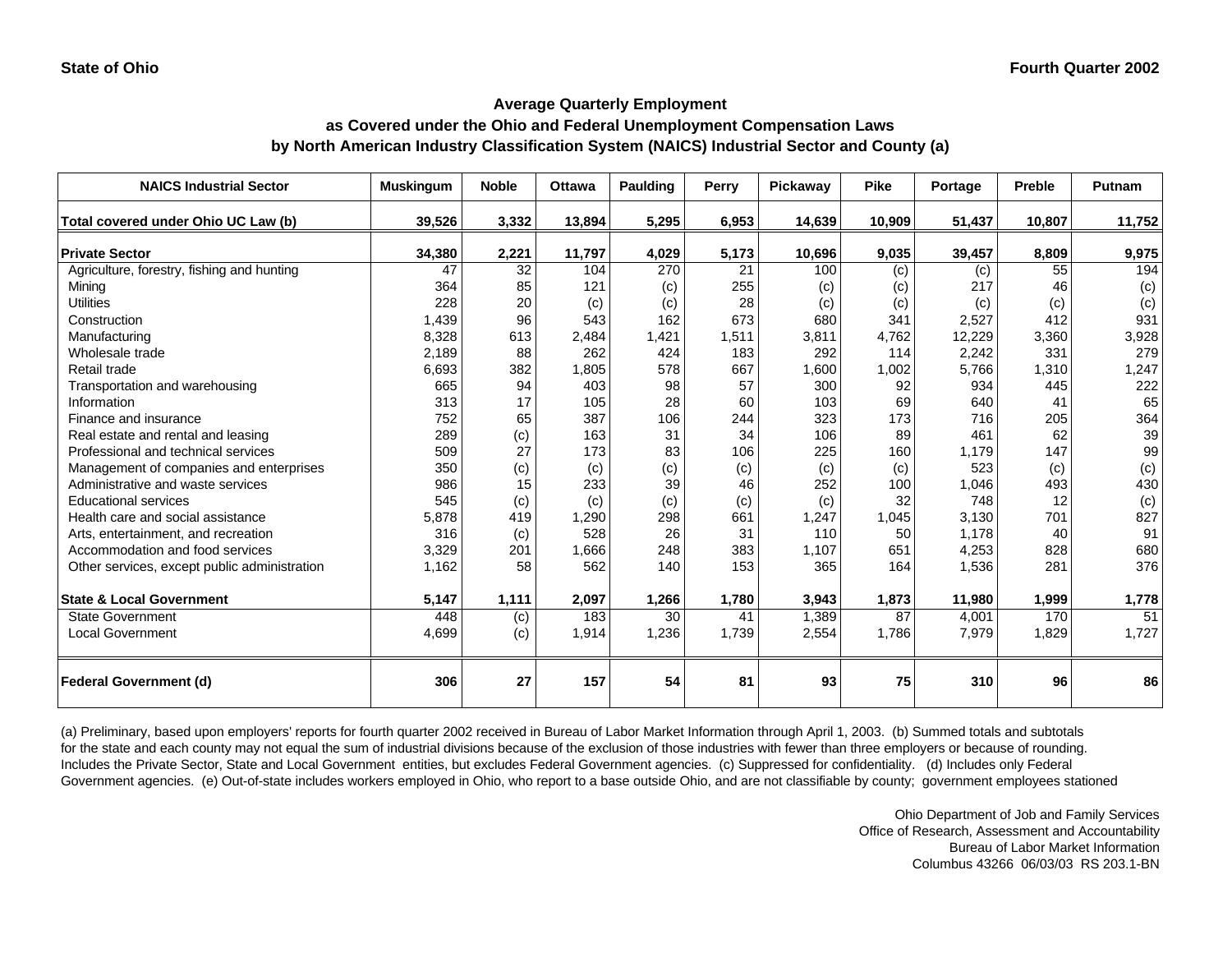## **as Covered under the Ohio and Federal Unemployment Compensation Laws by North American Industry Classification System (NAICS) Industrial Sector and County (a)**

| <b>NAICS Industrial Sector</b>               | <b>Richland</b> | <b>Ross</b> | <b>Sandusky</b> | <b>Scioto</b> | <b>Seneca</b> | <b>Shelby</b> | <b>Stark</b> | <b>Summit</b> | <b>Trumbull</b> | <b>Tuscarawas</b> |
|----------------------------------------------|-----------------|-------------|-----------------|---------------|---------------|---------------|--------------|---------------|-----------------|-------------------|
| Total covered under Ohio UC Law (b)          | 60,313          | 25,427      | 26,656          | 25,292        | 21,270        | 29,466        | 171,172      | 261,915       | 87,294          | 35,702            |
| <b>Private Sector</b>                        | 51,242          | 20,364      | 23,070          | 19,904        | 18,282        | 26,725        | 152,148      | 232,295       | 76,298          | 30,940            |
| Agriculture, forestry, fishing and hunting   | 131             | (c)         | 284             | 59            | 119           | 42            | 182          | 212           | 59              | 192               |
| Minina                                       | (c)             | (c)         | (c)             | 14            | 149           | (c)           | 503          | 114           | 99              | 425               |
| <b>Utilities</b>                             | (c)             | 195         | (c)             | 100           | 110           | (c)           | 547          | 2,358         | 133             | 68                |
| Construction                                 | 2,045           | 1,245       | 975             | 1,129         | 1,071         | 1,553         | 8,395        | 11,183        | 2,713           | 1,558             |
| Manufacturing                                | 14,839          | 3,917       | 9,703           | 2.175         | 5,342         | 13,395        | 36.174       | 36,261        | 24,502          | 8,198             |
| Wholesale trade                              | 1,314           | 560         | 592             | 356           | 618           | 1,758         | 8,455        | 13,112        | 2,509           | 1,201             |
| Retail trade                                 | 7,969           | 3,908       | 3,044           | 3,166         | 2,203         | 2,451         | 22,553       | 34,005        | 12,042          | 5,032             |
| Transportation and warehousing               | 1,235           | 433         | 304             | 526           | 448           | 713           | 2,361        | 9,480         | 2,459           | 885               |
| Information                                  | 1.353           | 683         | 275             | 260           | 271           | 256           | 2,230        | 4.771         | 1,010           | 432               |
| Finance and insurance                        | 1,353           | 434         | 538             | 537           | 791           | 339           | 5,829        | 9,354         | 1,986           | 771               |
| Real estate and rental and leasing           | 469             | 214         | 160             | 182           | 139           | 148           | 1,661        | 3,169         | 1,195           | 277               |
| Professional and technical services          | 1,072           | 314         | 331             | 429           | 387           | 288           | 5,170        | 10,495        | 2,232           | 666               |
| Management of companies and enterprises      | 116             | 84          | 153             | 52            | 83            | (c)           | 790          | 9,474         | 625             | 181               |
| Administrative and waste services            | 3,716           | 1,052       | 872             | 1,854         | 626           | 1,318         | 8,819        | 17,445        | 3,644           | 1,187             |
| <b>Educational services</b>                  | 449             | 125         | (c)             | 215           | 843           | (c)           | 2,973        | 3,262         | 776             | 197               |
| Health care and social assistance            | 7,167           | 3,593       | 2,528           | 5,903         | 2.427         | 1,805         | 23,455       | 34.178        | 10,399          | 4,341             |
| Arts, entertainment, and recreation          | 735             | 132         | 241             | 77            | 166           | 57            | 1.742        | 3,414         | 824             | 285               |
| Accommodation and food services              | 4,852           | 2,623       | 1,685           | 2,342         | 1,621         | 1,549         | 13,490       | 21,043        | 6,677           | 3,638             |
| Other services, except public administration | 2,226           | 788         | 1,133           | 529           | 869           | 730           | 6,822        | 8,964         | 2,413           | 1,407             |
| <b>State &amp; Local Government</b>          | 9,071           | 5,062       | 3,586           | 5,388         | 2,988         | 2,740         | 19,024       | 29,619        | 10,997          | 4,762             |
| <b>State Government</b>                      | 2,261           | 1,677       | 198             | 1,769         | 502           | (c)           | 1,287        | 4,516         | 890             | 459               |
| <b>Local Government</b>                      | 6,810           | 3,385       | 3,388           | 3,619         | 2,486         | (c)           | 17,737       | 25,103        | 10,107          | 4,303             |
| <b>Federal Government (d)</b>                | 667             | 1,400       | 121             | 183           | 146           | 102           | 1,205        | 2,988         | 507             | 231               |

(a) Preliminary, based upon employers' reports for fourth quarter 2002 received in Bureau of Labor Market Information through April 1, 2003. (b) Summed totals and subtotals for the state and each county may not equal the sum of industrial divisions because of the exclusion of those industries with fewer than three employers or because of rounding. Includes the Private Sector, State and Local Government entities, but excludes Federal Government agencies. (c) Suppressed for confidentiality. (d) Includes only Federal Government agencies. (e) Out-of-state includes workers employed in Ohio, who report to a base outside Ohio, and are not classifiable by county; government employees stationed